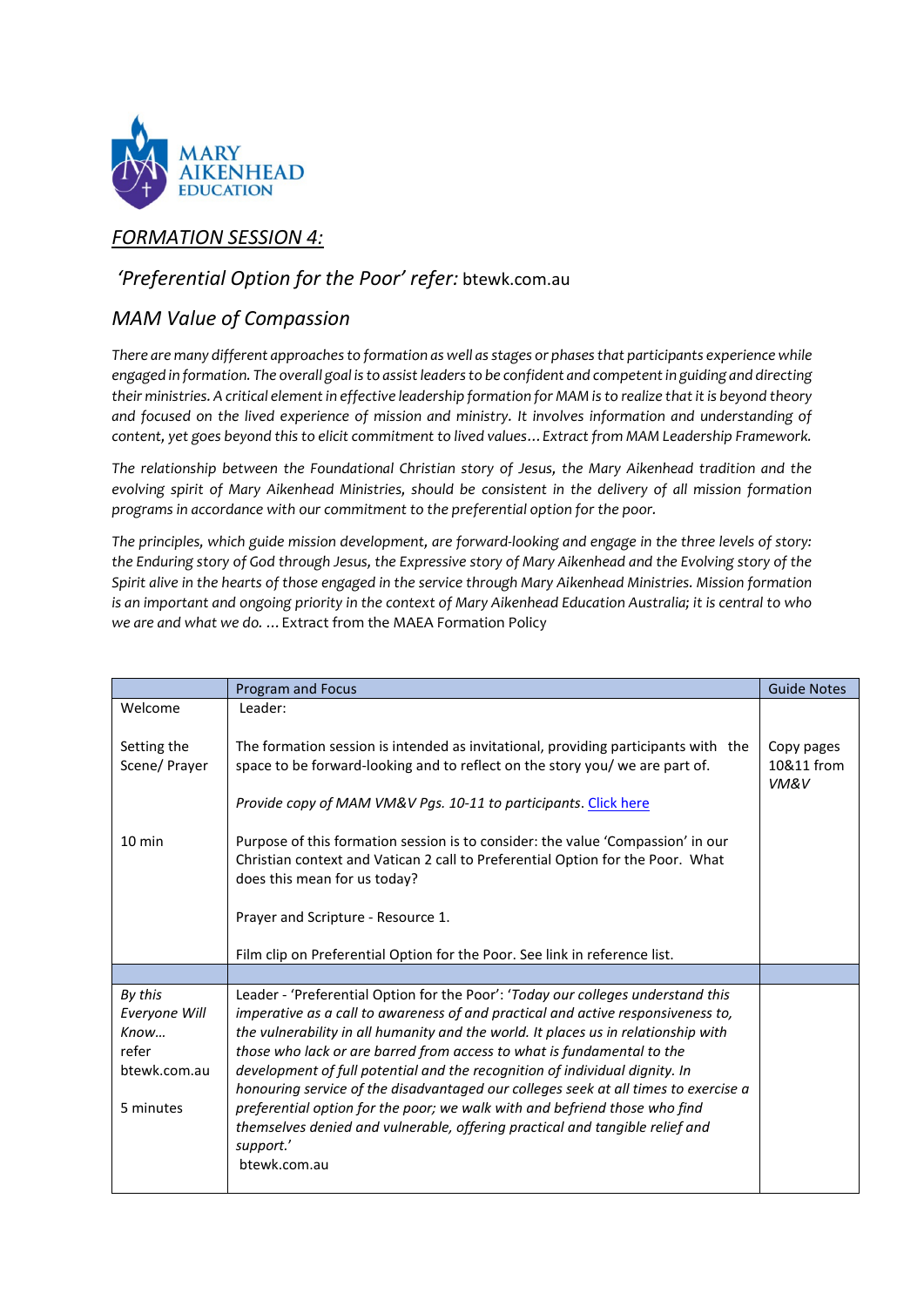| 20 minutes                                                 | For Reading and Discussion: Service of the Poor Reflection Paper - Janette Gray<br>RSM from Sisters of Charity Education Service Conference 2007. Click here<br>After reading this paper and looking at the MAM Vision, Mission and Values:<br>How do I/we understand 'Preferential Option for the Poor'?<br>How to we, in our shared work, plan for 'Preferential Option for the Poor'?<br>Do we educate our students for a 'preferential option for the poor?<br>What are our indicators of this priority? See Resource 2 for discussion and<br>opportunity to record feedback. |                                                                          |
|------------------------------------------------------------|-----------------------------------------------------------------------------------------------------------------------------------------------------------------------------------------------------------------------------------------------------------------------------------------------------------------------------------------------------------------------------------------------------------------------------------------------------------------------------------------------------------------------------------------------------------------------------------|--------------------------------------------------------------------------|
|                                                            |                                                                                                                                                                                                                                                                                                                                                                                                                                                                                                                                                                                   |                                                                          |
| Informing the<br>present and<br>future<br>$10 \text{ min}$ | Resource 2 - this flows from the previous section and should blend well.<br>For Boards and Leadership Teams, the attached proforma may help in your<br>discernment.                                                                                                                                                                                                                                                                                                                                                                                                               |                                                                          |
|                                                            |                                                                                                                                                                                                                                                                                                                                                                                                                                                                                                                                                                                   |                                                                          |
| Concluding<br>comment<br>$3-5$ min                         | Leader:<br>Invite participants to reflect for a couple of minutes, pondering:<br>How do I/we lead in the value of Compassion with a Preferential Option for the<br>Poor in my/our work?                                                                                                                                                                                                                                                                                                                                                                                           | Participants<br>may be<br>happy to<br>share a<br>thought or<br>two here. |
|                                                            |                                                                                                                                                                                                                                                                                                                                                                                                                                                                                                                                                                                   |                                                                          |
| Final Prayer/<br>Reflection.<br>5 min                      | Resource 3: Concluding Blessing:                                                                                                                                                                                                                                                                                                                                                                                                                                                                                                                                                  |                                                                          |

| <b>Reference Material:</b>                                                                                            |
|-----------------------------------------------------------------------------------------------------------------------|
| <b>Bible</b>                                                                                                          |
| Mary Aikenhead Ministries' Vision, Values and Mission                                                                 |
| By this Everyone Will Know refer https://www.btewk.com.au/                                                            |
| https://www.schoolboards.cesa.catholic.edu.au/induction/catholic-social-teaching/preferential-option-for-the-         |
| poor                                                                                                                  |
| Resource 1: Opening Prayer and Scripture                                                                              |
| Resource 2: Leader/Director grid to consider how 'preferential option for the poor' is lived in your college context. |
| Resource 3: Concluding Prayer                                                                                         |
|                                                                                                                       |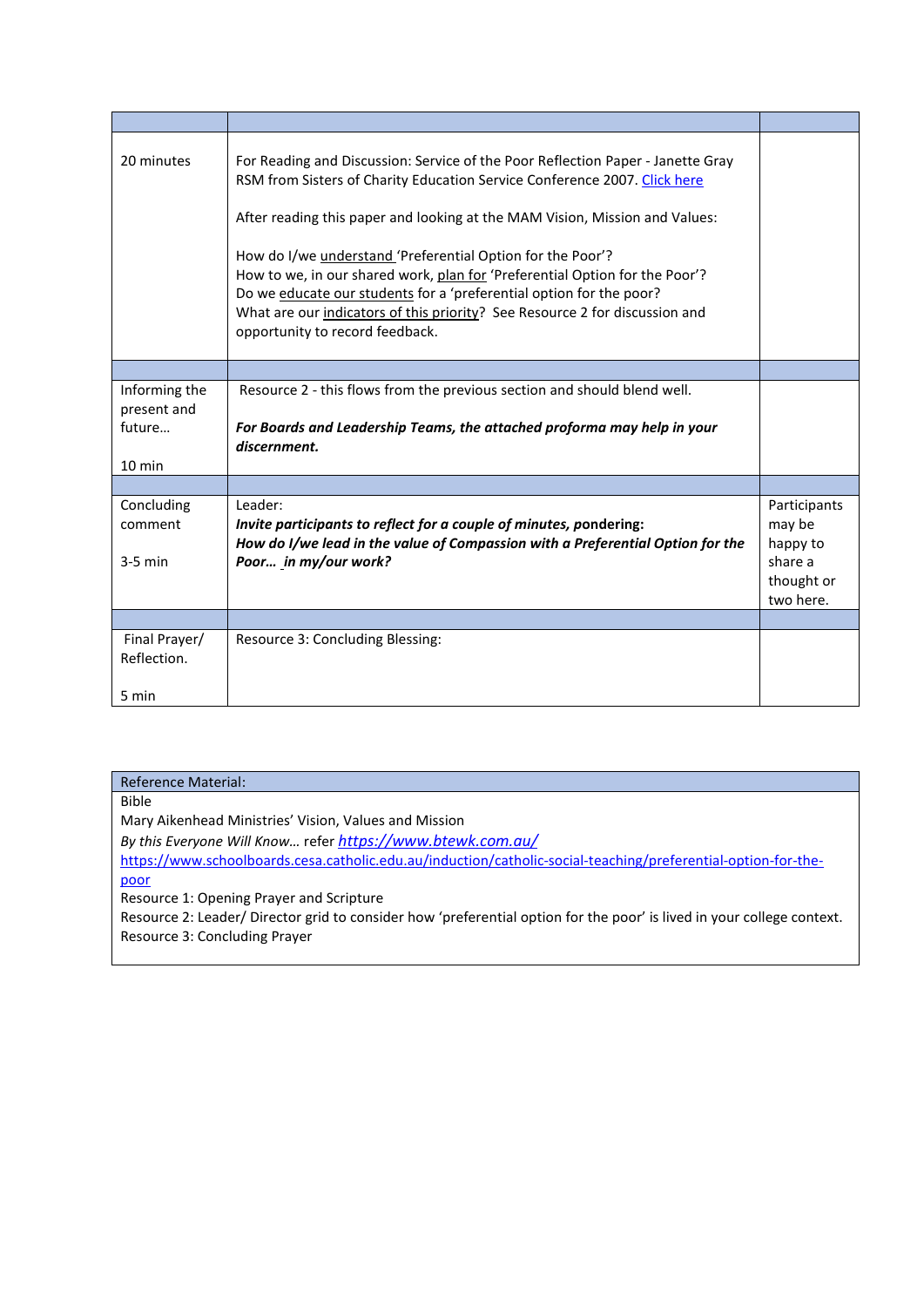### Resource 1:

#### *We Listen:*

### *Jesus Heals Two Blind Men*

And as they went out of Jericho, a great crowd followed him. And behold, there were two blind men sitting by the roadside, and when they heard that Jesus was passing by, they cried out, "Lord, have mercy on us, Son of David!" 31 The crowd rebuked them, telling them to be silent, but they cried out all the more, *"Lord, have mercy on us, Son of David!" And stopping, Jesus called them and*

said, "What do you want me to do for you?" They said to him, "Lord, let our eyes be opened." And Jesus in *pity touched their eyes, and immediately they recovered their sight and followed him.*

*Matthew 20: 29-34*

#### *We Ponder:*

*Compassion is a profound and loving response to a suffering person. Compassion moves us to stay with a suffering person in pain, to alleviate their ill, and to restore their community. Inspired by Jesus' self-giving love and believing that in loving our neighbour we are sharing in infinite love, we are impelled to reach out to those most in need of compassion. We give priority not to ourselves, but to our neighbours in need.* 

*MAM Vision, Mission and Values.* 

#### *In Reflection we ask…*

*'Our work and our call is to keep washing our eyes again and again, like the blind man whom Jesus sends to the pool of Siloam after smearing his eyes with mud. How do we cultivate these practices of seeing, these practices of perception that enable us to recognise God in this world?'* 

Jan L. Richardson - In the Sanctuary of Women

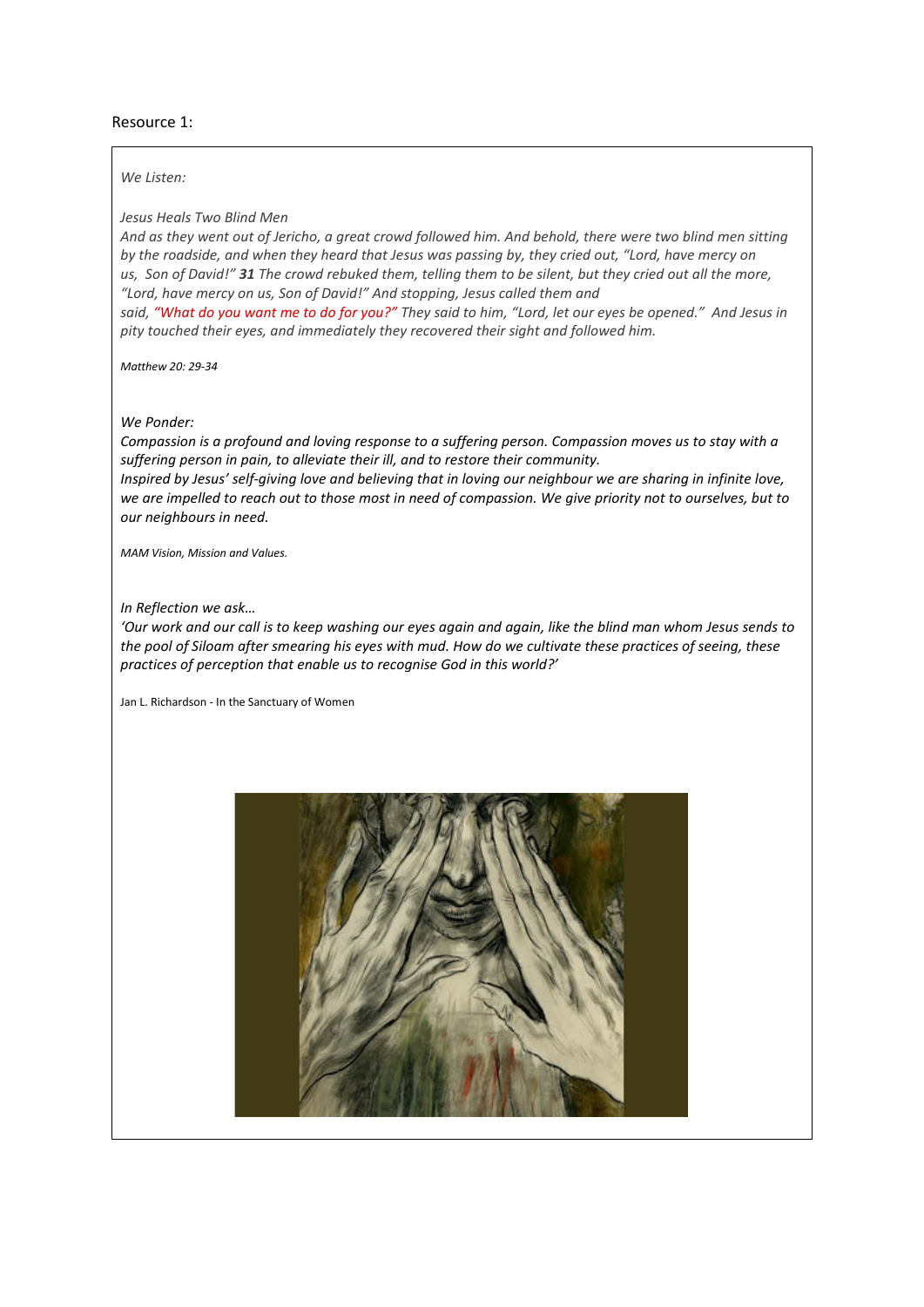## Resource 2:

| How do we | How else | What        | 4. | What would | 5. | With whom  |
|-----------|----------|-------------|----|------------|----|------------|
| currently | could we | barriers do |    | help us to |    | might we   |
|           |          | we face     |    |            |    | partner to |
|           |          | when we try |    |            |    | better     |
|           |          | to          |    |            |    |            |

# *Provide direct assistance to the poor…*

|  | . ب |  |
|--|-----|--|
|  |     |  |
|  |     |  |
|  |     |  |
|  |     |  |

## *Accompany the poor…*

| <u>. . </u> | . ب |  |
|-------------|-----|--|
|             |     |  |
|             |     |  |
|             |     |  |
|             |     |  |

# *Develop awareness of the demands of justice…*

| <u>. . </u> | . ب | . . |  |
|-------------|-----|-----|--|
|             |     |     |  |
|             |     |     |  |
|             |     |     |  |
|             |     |     |  |

## *Educate and promote social responsibility to address the demands of justice…*

| <u>. . </u> | . ب | т. | . ب |
|-------------|-----|----|-----|
|             |     |    |     |
|             |     |    |     |
|             |     |    |     |
|             |     |    |     |